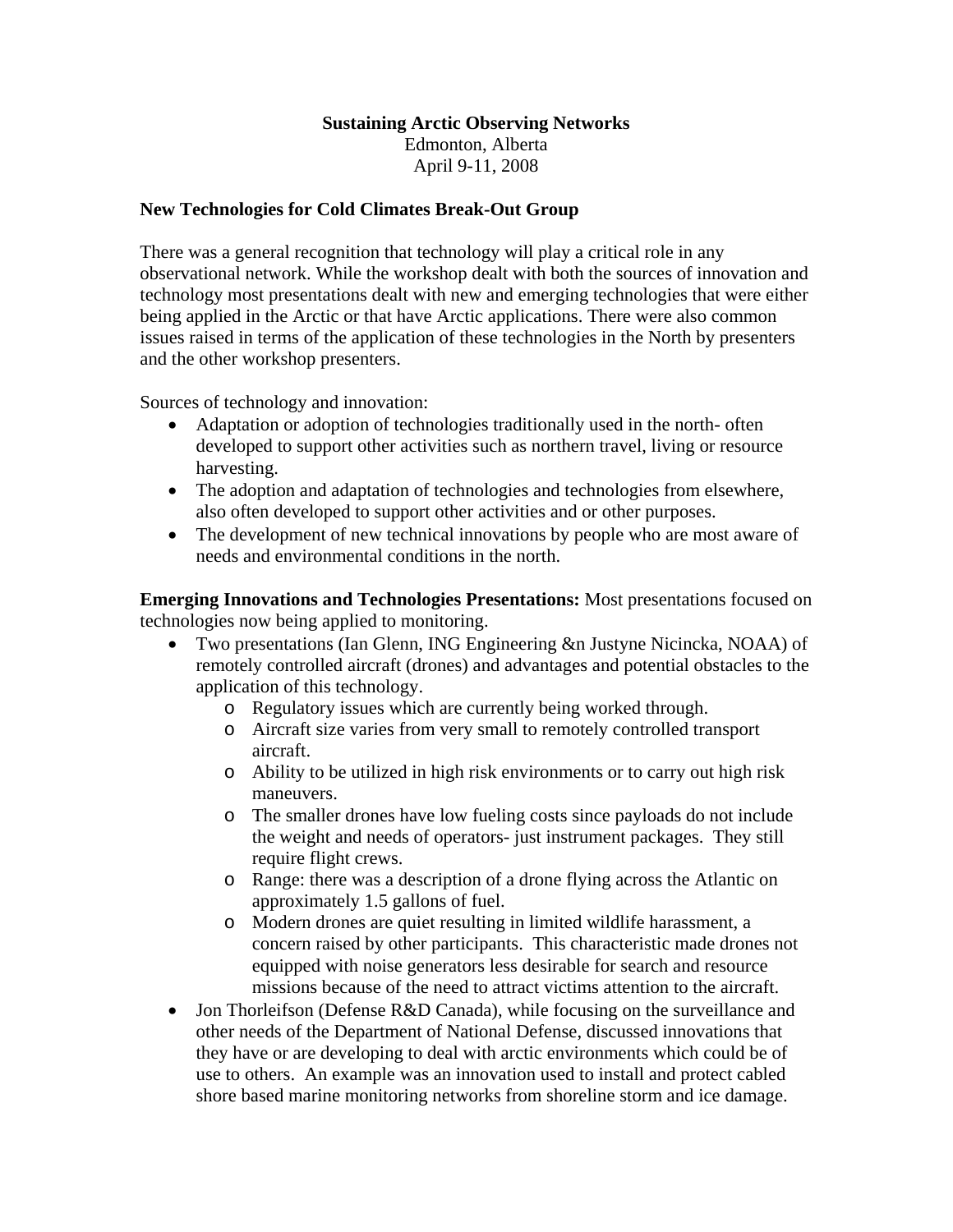They have drilled a sloping cable "conduit" into the substrate from the shore based station out beyond and below the region posing the hazard.

- Claude Labine (Campbell Scientific) has been involved in developing and supplying instrument packages for researchers in the Arctic since the early 1970's. Many of these were weather, permafrost and other environmental monitoring stations. A recent innovation was the installation of a video camera that was incorporated on a weather station with a signal that can be accessed remotely by satellite. The camera is used to gain a real time image of the opportunity to land aircraft at the site before launching a site visit avoiding the cost of aborted missions. Obviously the camera provides a visual image of the site which is useful for scientific and not just logistical purposes.
- Phillipe Bonnet (University of Copenhagen) spoke about under the ice monitoring systems being used in lakes in Greenland
- Mairi Best (University of Victoria- Neptune Project) outlined what is probably Canada's largest remotely accessible cabled marine monitoring network currently being deployed to monitor the Juan de Fuca Plate and associated marine environment. The station is part of an international marine monitoring network. To date no component of the network is being installed in Arctic and Antarctic waters. The adaptation of the shoreline cabling innovation being tested by Defense R&D Canada could make such and array more feasible in polar waters.

## **Common Issues and Opportunities identified from discussions:**

- Robustness and flexibility of systems
- Power supplies and band width limiting factors in many installations
- Ability to function autonomously
- 4 dimensional data collection on a real time basis
- Access to information such as weather or ice conditions that can be used to enhance safety both for scientists and communities.
- Use of systems and networks for educational and environmental appreciation / interpretation functions
- Support can be often provided by northern communities
- Northern applications when associated with northern communities or institutions (example colleges) can test bedded for other polar applications.
- When applicable northerners should be consulted on needed adaptations of technology to maximize benefits and applications

## **Participants included:**

- Claude Labine, Campbell Scientific
- Jon Thorleifson, DRDC
- Helmut Epp, Geomatics, Government of the Northwest Territories
- Song Lianchen, Chinese Meteorological Administration
- Yu Jixin, Chinese Meteorological Administration
- Lisa Darby, National Oceanic and Atmospheric Administration
- J.A. Gagné, Department of Fisheries of Ocean, Government of Canada